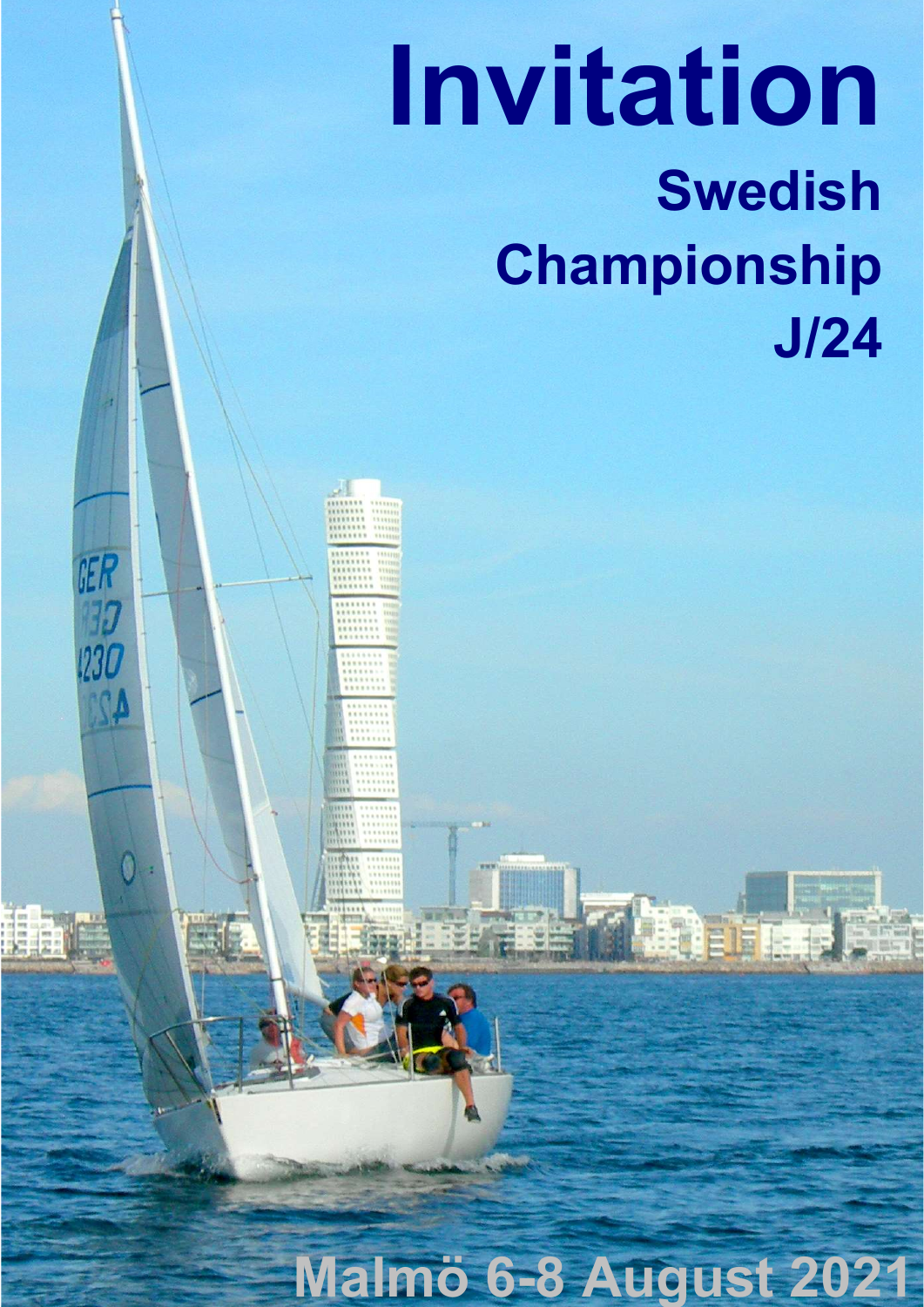

# Notice of Race

# Swedish J/24 Class Association and Lagunens Kappseglingsklubb invite to the regatta

# J/24 Svenskt Mästerskap J/24 Swedish Championship

Date: 6-8 August 2021

Location: Lagunen, Malmö

Level of the competition: Red

Organizer: Lagunens Kappseglingsklubb

#### 1. Rules

- 1.1 The regatta will be governed by the rules as defined in the Racing Rules of Sailing (RRS) and with appendix S, Standard Sailing Instructions.
- 1.2 The class rules for J/24 will apply.
- 1.3 1.4 Competitors shall follow all reasonable instructions from the Racing Committee regarding behaviour on land and during transport to and from the racing area due to the ongoing Corona pandemic. A competitor or crew who violates this can be punished in the way the protest committee deems appropriate (DP). RRS 36 does not apply to violations of this rule.
- 1.4 The organizer may at any time decide to cancel, postpone or cancel the competition if it deems this necessary for reasons related to covid-19. Registered boats are not entitled to claim compensation on this basis for expenses they may have had for their registration or for their participation or their preparations to participate in the competition.

#### 2. Eligibility requirements

- 2.1 Each participating boat shall be insured with valid third-party liability insurance
- 2.2 The competitor that is in charge on board the boat shall be a member of Swedish Sailing Federations or to its national authority.
- 2.3 All Swedish crew members must be members of the Swedish J/24 Class Association.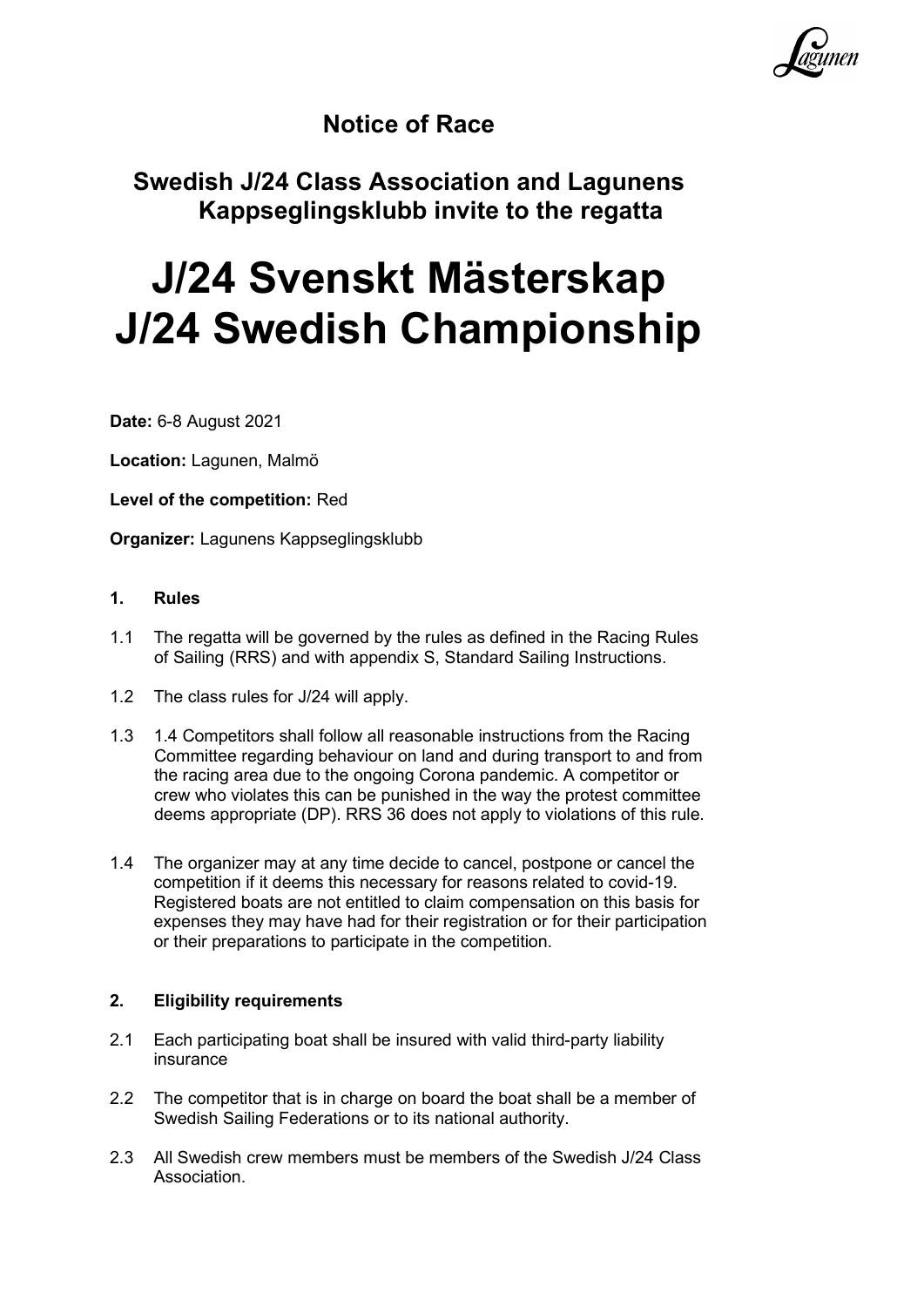

- 2.4 The competitor that is in charge on board shall follow Swedish Sailing Federations racing license regulation for competitors. This regulation applies from the year the competitor reaches the age of 12. Competitors from other countries than Sweden are exempt from this regulation
- 2.5 A competitor must be at least twelve years old the year the competition is conducted.

#### 3. Entries

- 3.1 Advance entry shall be made by filling the entry form and paying the entry fee no later than July 30, 2021. The entry form can be found at http://lagunenkappsegling.se
- 3.2 The entry fee is 2900 SEK and shall be paid to

Lagunens Kappseglingsklubb Bg 460-4369

Bank details: Bank: SHB Bic-code : HANDSESS IBAN no SE32 6000 0000 0008 1762 1598

- 3.3 Late entry will be accepted according to following conditions: An extra fee of 500 SEK will be charged for late entry or payment received after 30th of July 2021.
- 3.4 Swedish J/24 Class Association offers: LOWER REGISTRATION FEE FOR SWEDISH YOUTH CREWS UNDER 25 YEARS: SEK 1,000 PER BOAT

 The Swedish J/24 Association wants to make J/24 sailing available and offers our Swedish youth crews under 25 years a lower registration fee. Put together your "Dream Team" all under 25 and participate. Everyone in the crew must be members of the Swedish J/24 Association.

3.5 Entry fee includes launching/hauling, storage of boats, trailer and car parking for each crew during the event. The social events are included, hosted by Swedish J/24 Class Association.

#### 4. Registration and measurement checks

- 4.1 Registration of all crew members must be done at the regatta expedition no later than 15:30 on  $6<sup>th</sup>$  of August, 2021.
- 4.2 Measurement certificates shall be presented prior to racing.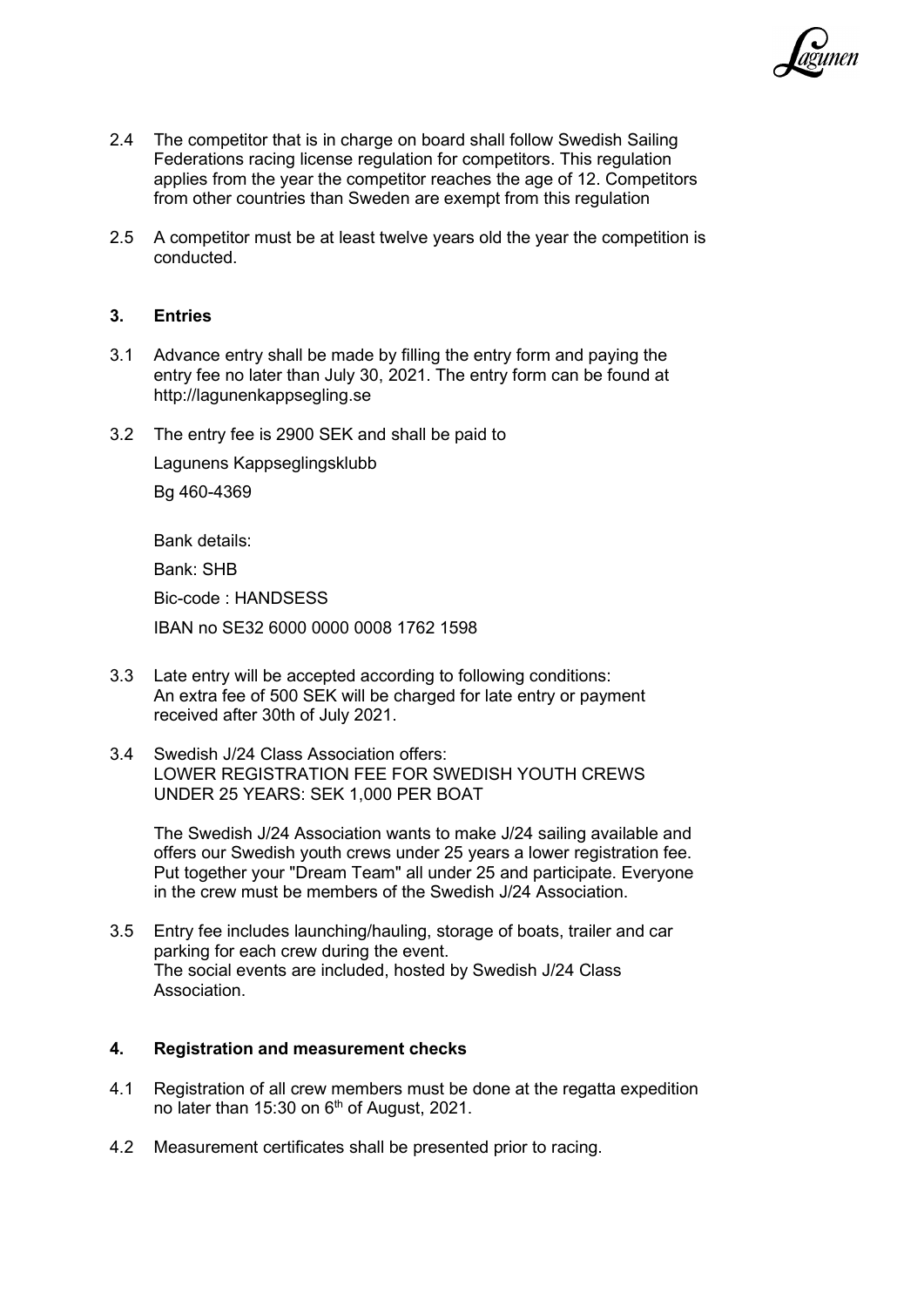

- 4.3 Competitor that is in charge onboard, according to §2.4 shall be able to present a valid license for competitor.
- 4.4 The Competitor in charge on board shall be able to prove club membership.
- 4.5 All Swedish crew members must also present a valid membership in the Swedish J / 24 Association.
- 4.6 A boat, the crew or equipment may be inspected at any time for compliance with the rules. On the water, the race- or/and the technical committee can instruct a boat to proceed immediately to a prescribed location for inspection.
- 4.7 A competitor who has become ill or injured may be replaced after approval by the race committee, but not the person responsible on board.
- 4.8 Check of crew weight will be made.

#### 5. Sailing instructions and information

5.1 The sailing instructions will consist of the instructions in RRS Appendix S, Standard Sailing Instructions, and supplementary sailing instructions

 The supplementary sailing instructions and other official information will be available on the official notice board located at http://lagunenkappsegling.se

#### 6. Time schedule

#### 6.1 Friday August 6

- 13:00 15:30 Registration, Measurement and Weight check
- 13:00 15:00 Launching
- 15:30 Skippers briefing outside of the Clubhouse
- 17:00 Warning signal for the first race of the day. 2 races scheduled Prel 20:00 After sail, hosted by Swedish J/24 Class Association

#### Saturday August 7

- 10:00 Warning signal for the first race of the day. 4 races scheduled
- 19:00 Regatta dinner, hosted by Swedish J/24 Class Association

#### Sunday August 8

- 11:00 Warning signal for the first race of the day. 2 races scheduled No warning signal will be given after 14.00
- 15:00 16.30 Hauling

 Prel 16:30 After sail and price giving ceremony (time will be posted on the official notice board).

6.2 The time program can be changed. Such a change is posted on the official notice board no later than 20:00 the day before it enters into force.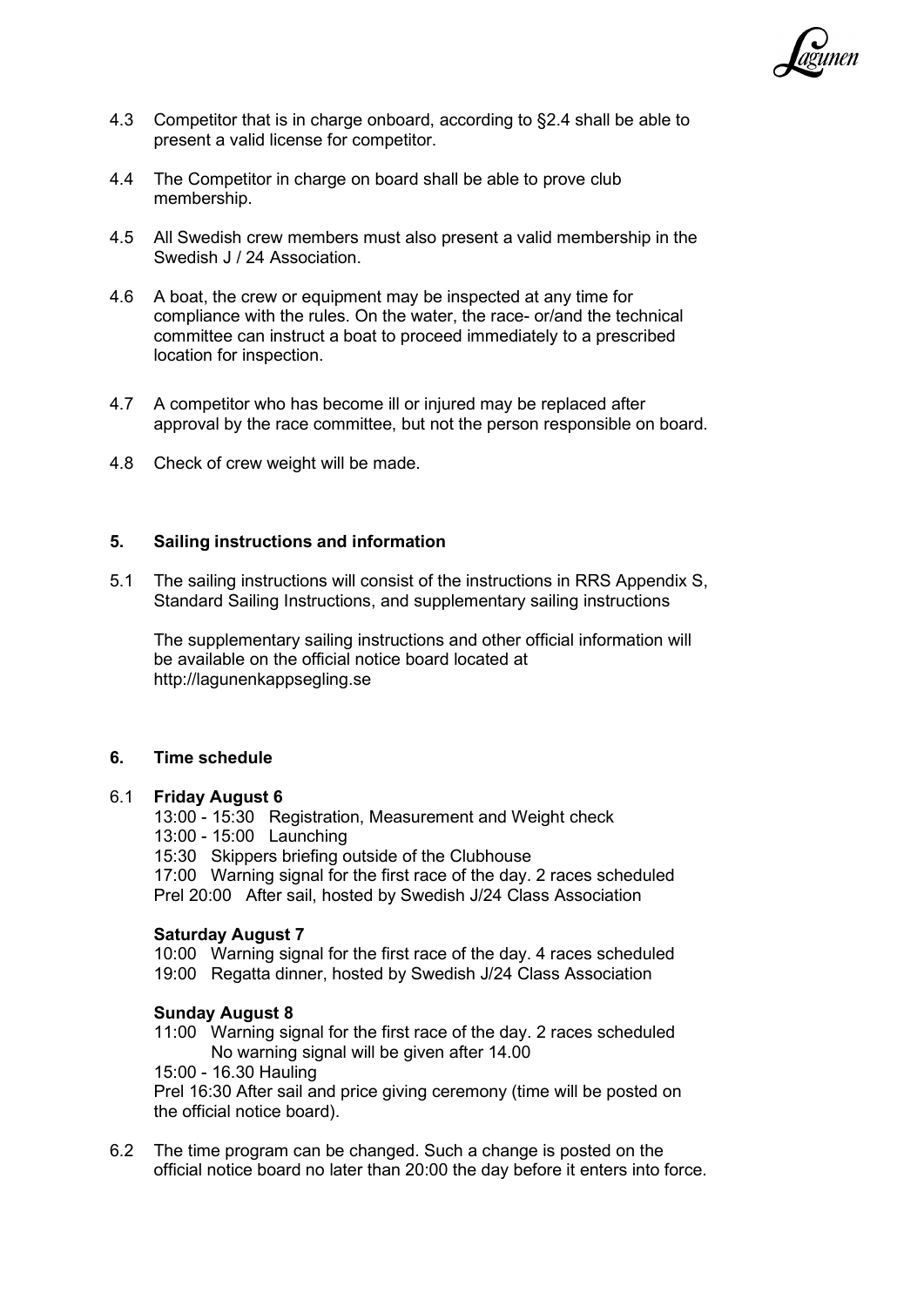

#### 7. Race format

7.1 8 races are scheduled during the regatta.

#### 8. Racing area and course

- 8.1 The racing areas will be in the water W of Lagunen Marina. Distance between race area and base harbour is depending of current and wind conditions. Most likely it will be less than 1 NM
- 8.2 Windward-leeward course, with offset buoy and gate will be sailed. Approximately 60 minutes per race

#### 9. Protests and penalty systems

9.1 RRS 44.1 will be changed so that only one turn, including one tack and one gybe is required for a boat that may have broken a rule in RRS part  $\mathfrak{p}$ 

#### 10. Scoring

- 10.1 RRS A5.3 will apply.
- 10.2 The Racing Committee does not make any changes to the results 24 hours after the last race according to the conditions stated in RRS 90.3e
- 10.3 RRS A2.1 is changed so that in the case of three or fewer completed races, all are counted and in the case of more than three completed races, the worst score will be excluded.
- 10.4 3 races are required to be completed to constitute a championship.

#### 11. Prizes

- 11.1 There will be prizes to top three. Award for best youth boat under 25 years.
- 11.2 Swedish Sailing Federation's Competition Regulations 2021, Chapter 8 Championships, are applied for the awarding of championship medals.
- 11.3 The winner of the Swedish championship is invited to the competition Sailing Champion according to the conditions stated in that competition's invitation. Registration for the Sailing Champion must be made in Sailarena no later than 14 days after the Swedish championship has been completed.

Datum: 2021-06-07